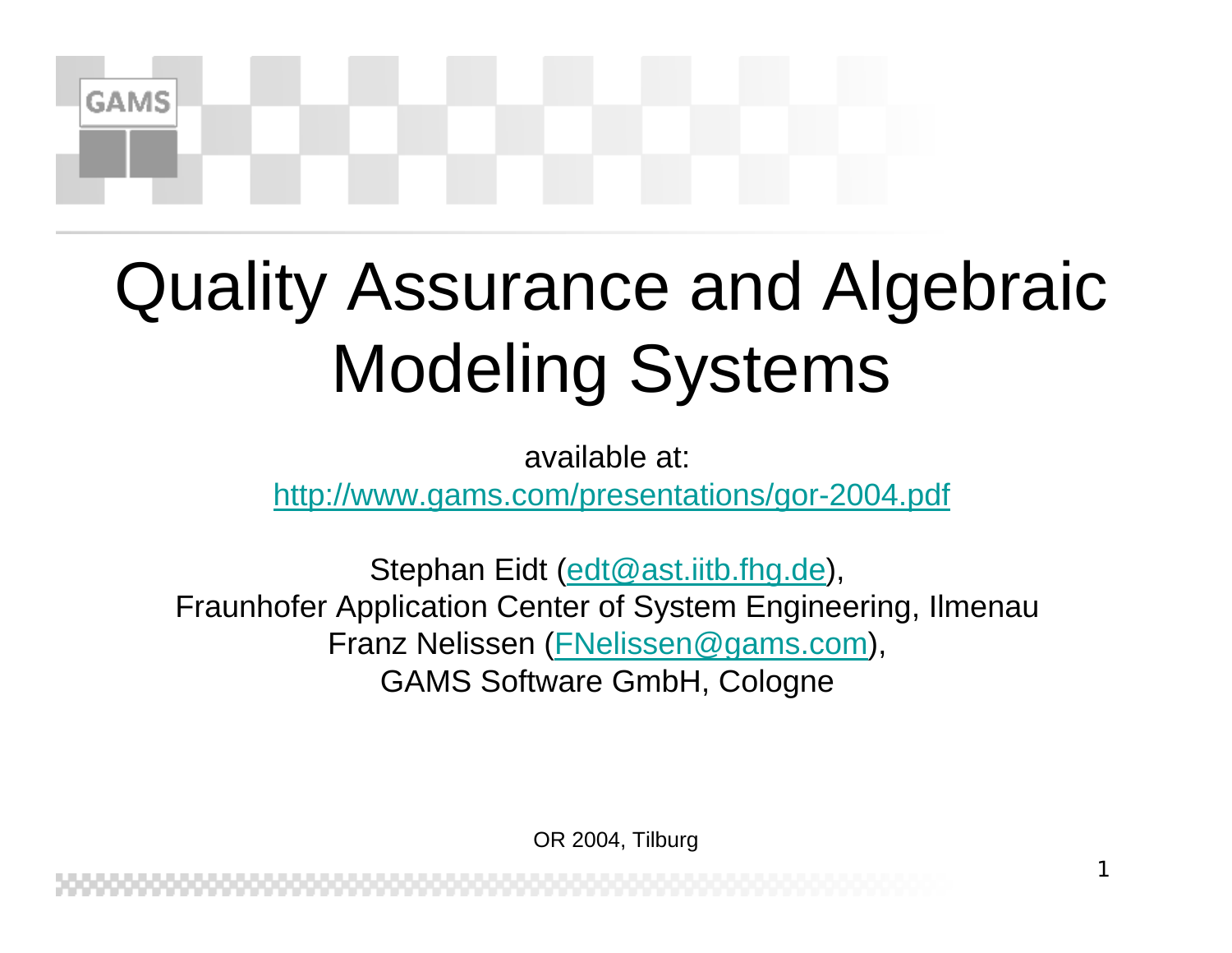### **Overview**

• Motivation

- Definitions and Components
- Challenges
- Software Quality Assurance at GAMS
- Testing new Solver Links
- Client Model Testing
- Summary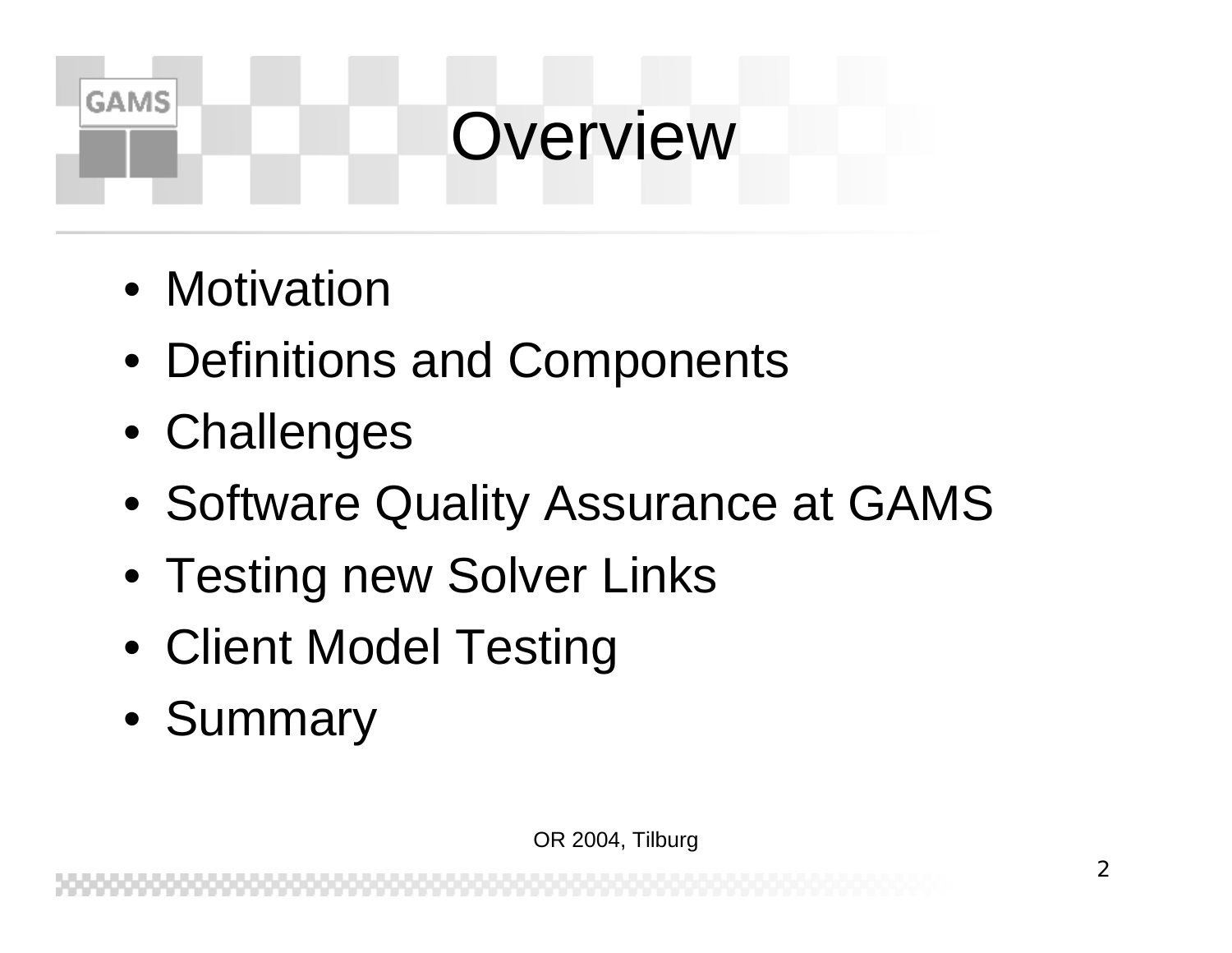## **Motivation**

### • **Quality Assurance**

**GAMS** 

- Essential component in most industries
- Important in most software engineering sectors

### • **Mathematical Programming**

- $-$  Less attention to quality assurance
- Focus on performance (academic)
- –But: Reliability becomes more and more important (commercial)

**→ How deals a small MP company like GAMS with quality assurance and what are the benefits for our clients and our software partners?**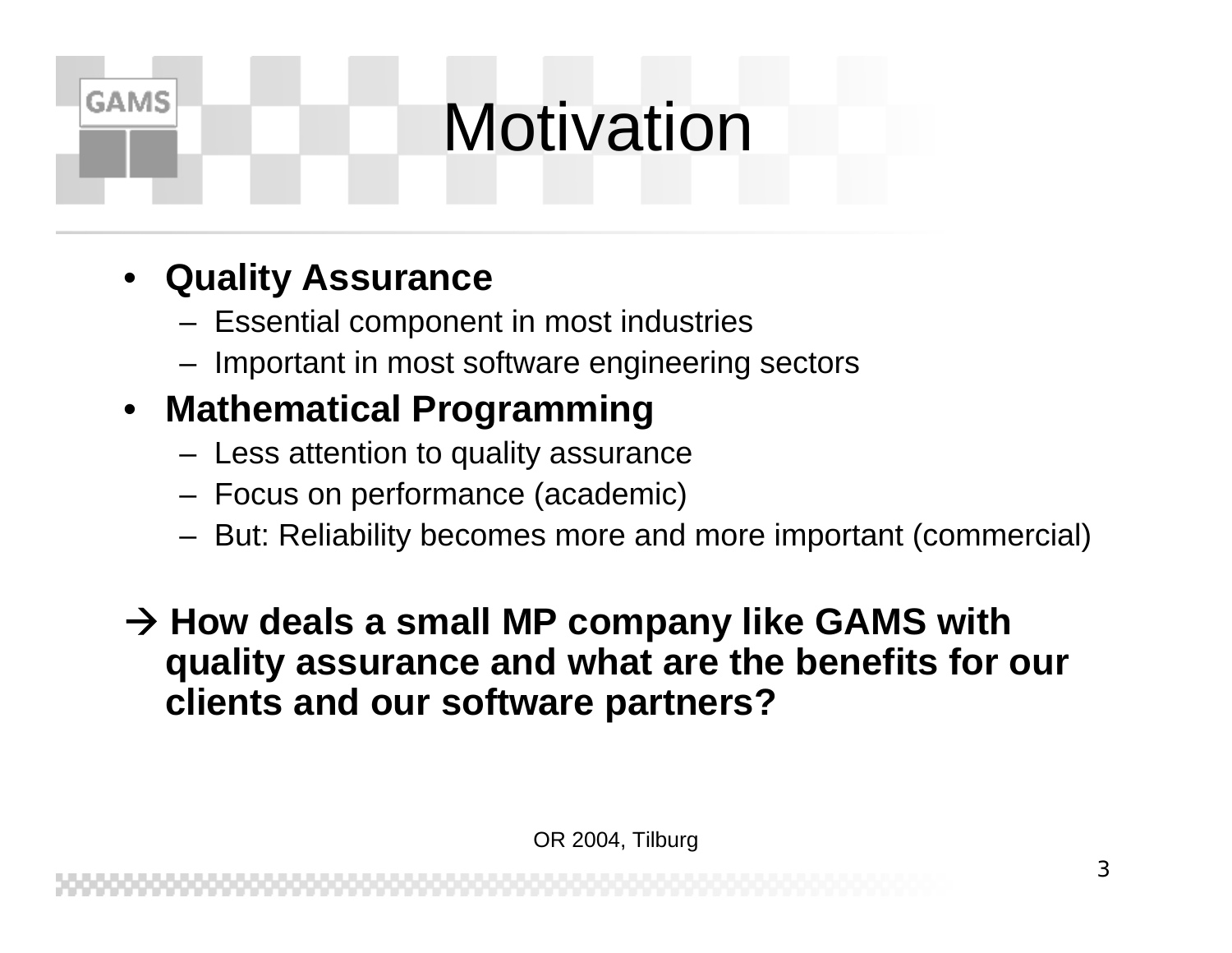## **Definitions**

- **Quality**: *The totality of features and characteristics of a product or service that bear on its ability to satisfy specified or implied needs* (ISO 8402)
- **Software Quality Assurance (SQA):** "*Set of systematic activities providing evidence of the ability of the software process to produce a software product that is fit to use*" (Schulmeyer and McManus)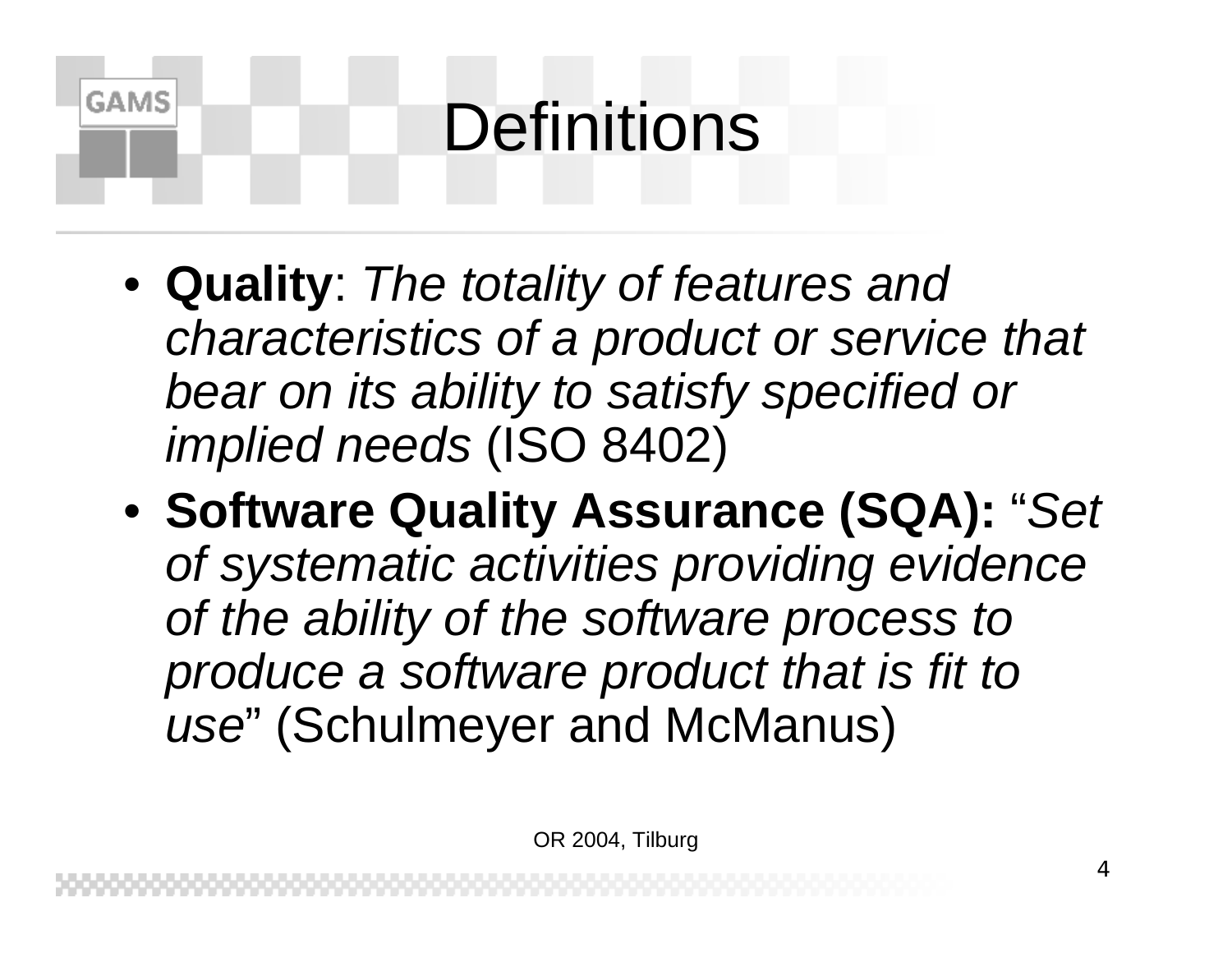### **Definitions** cont'd

SQA includes monitoring of *processes* and *products* throughout the software development lifecycle to ensure the quality of the delivered product

**GAMS** 

- –– Software configuration management (monitoring the process)
	- Provides management with objective feedback regarding process compliance to approved plans, procedures, standards, and analyses
- Quality control and testing (monitoring the products)
	- Focus on the quality of product within each phase of the software development lifecycle
	- Objective: identify and remove defects throughout the lifecycle, as early as possible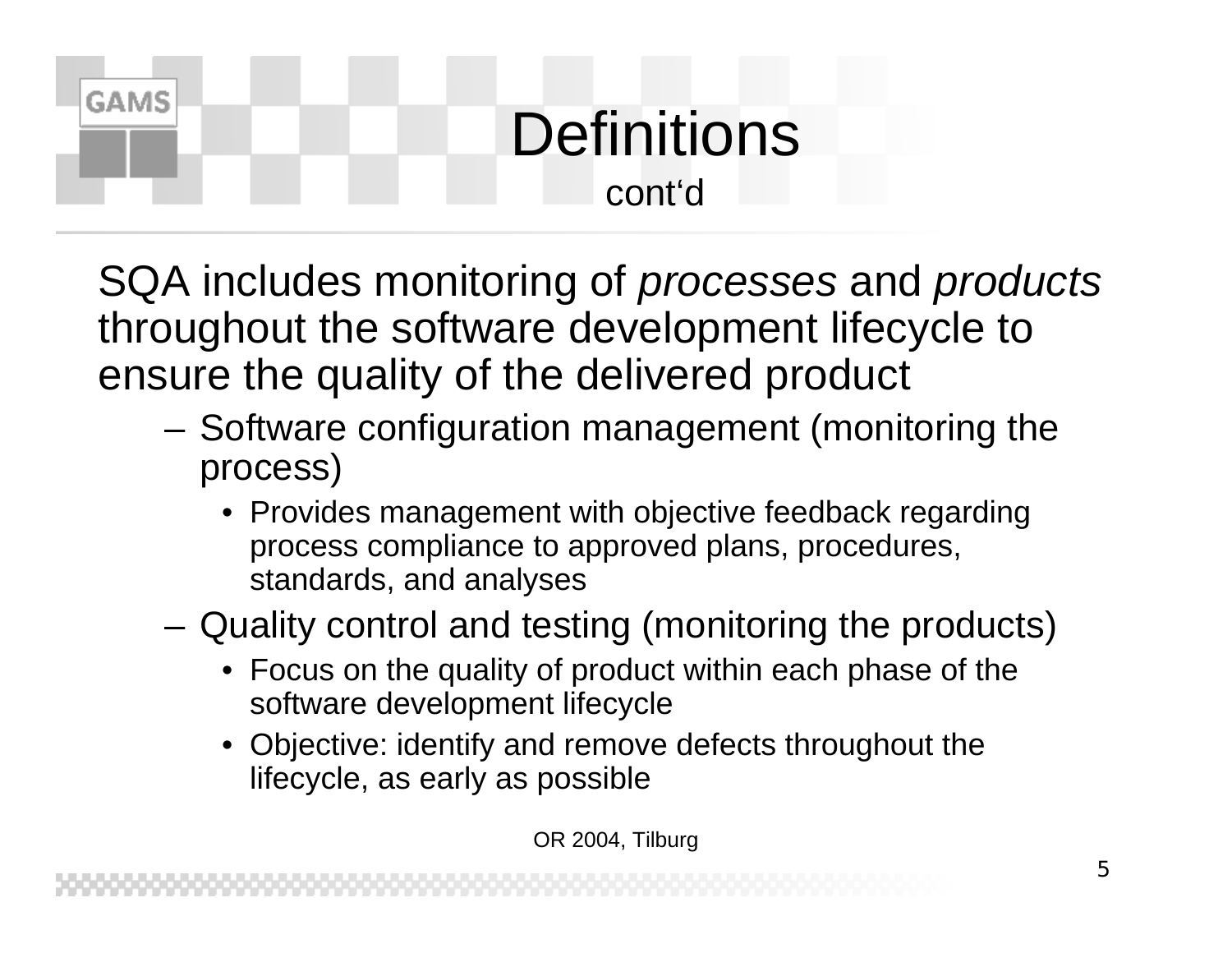## **Components**

### **Software configuration management**

All activities related to version control and change control

Goals:

- –- Identify and control changes
- –Ensure that change is being properly implemented
- – Report changes in the software to others who may need to know of them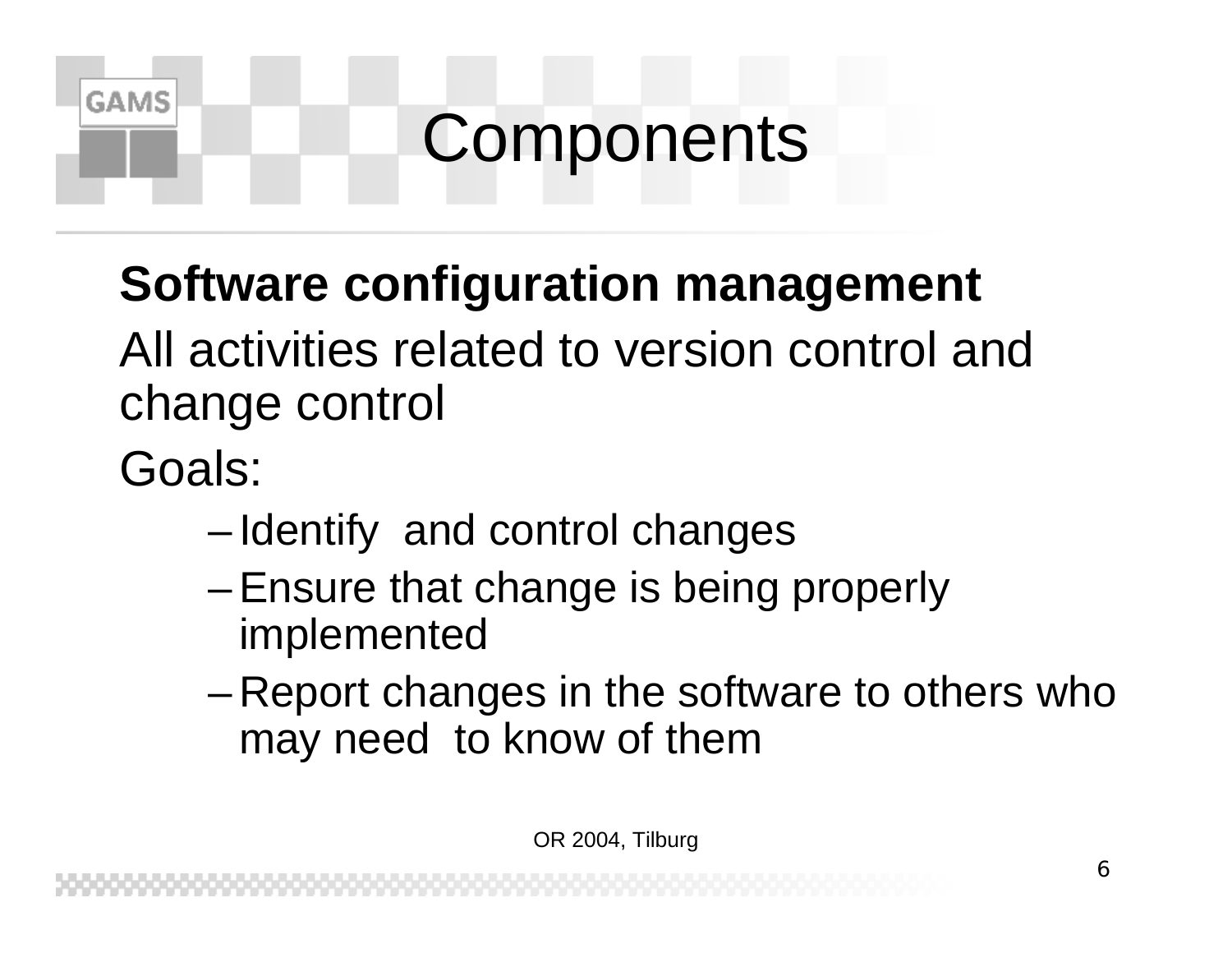## **Components**

### **Quality control and testing of the product**

- Unit testing
- – $-$  Regression testing
- –- System Integration Testing
- Metrics

**GAMS** 

–– Bug tracking tools

**Goal**: Uncover defects during the complete life cycle of the software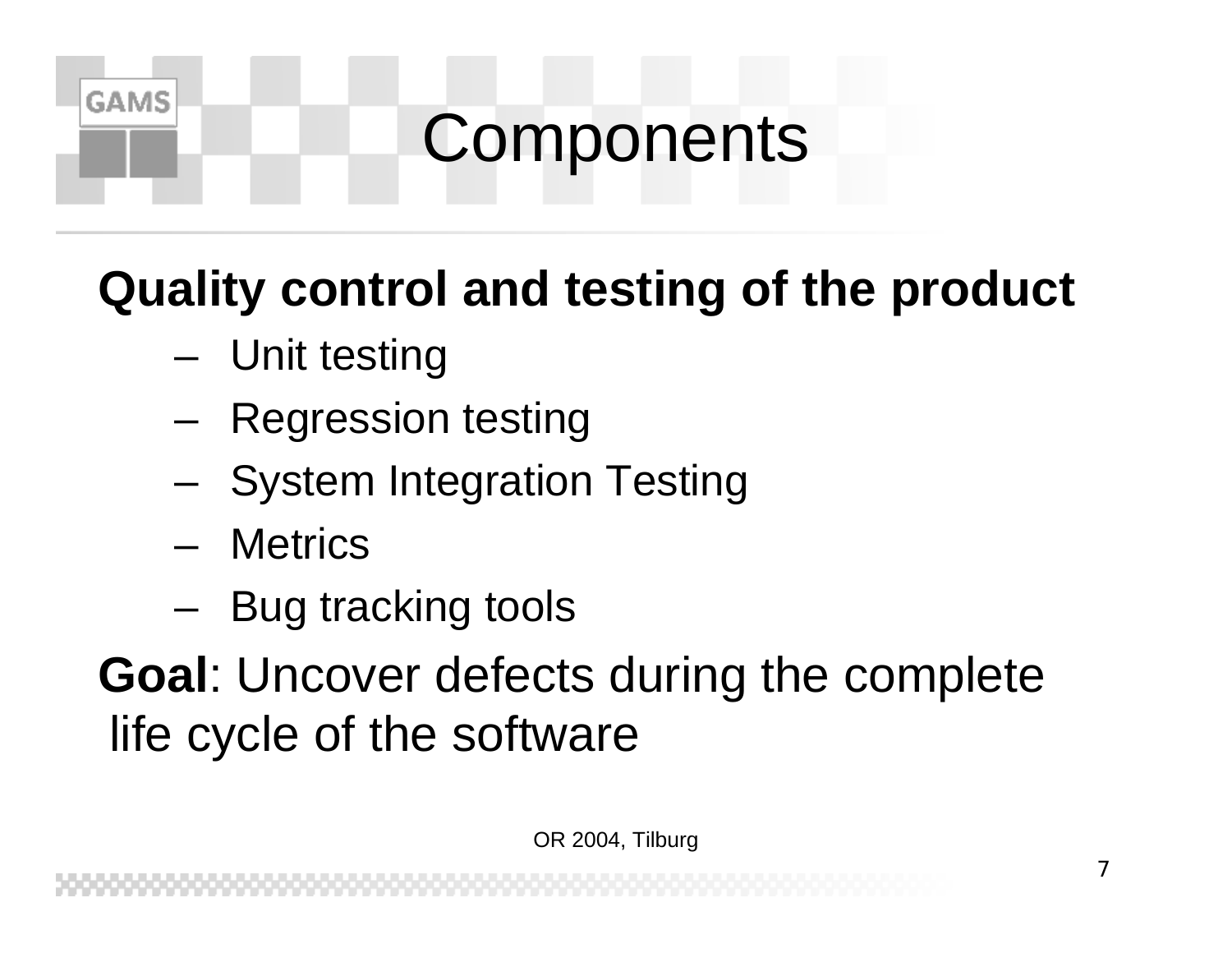## Algebraic Modeling Systems

### **Architecture**

**GAMS** 

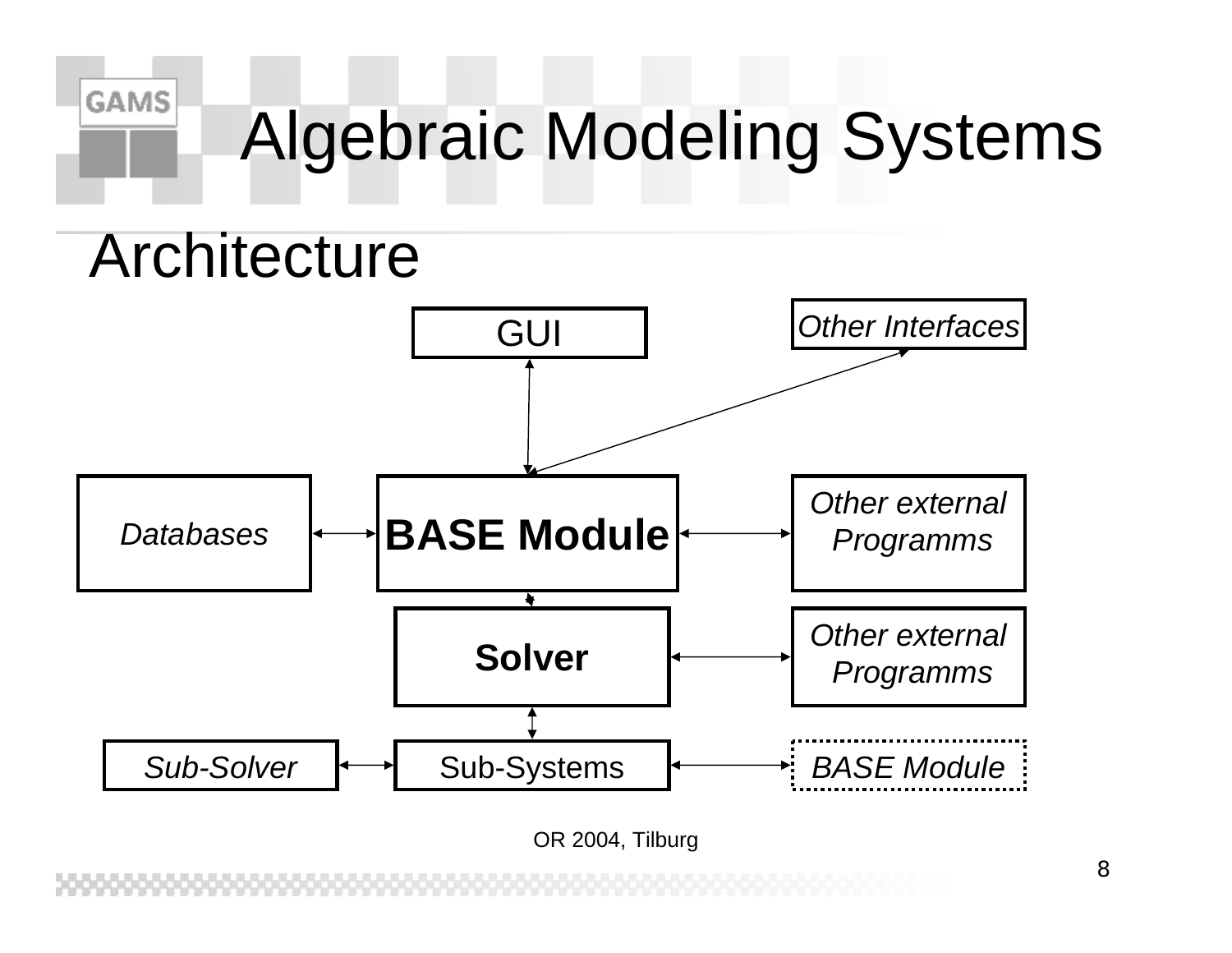## Algebraic Modeling Systems

### **Basic Principles**

- •Separation of model and solution methods
- • Balanced mix of declarative and procedural approaches
- •Computing platform independence
- • Multiple model types, solvers and platforms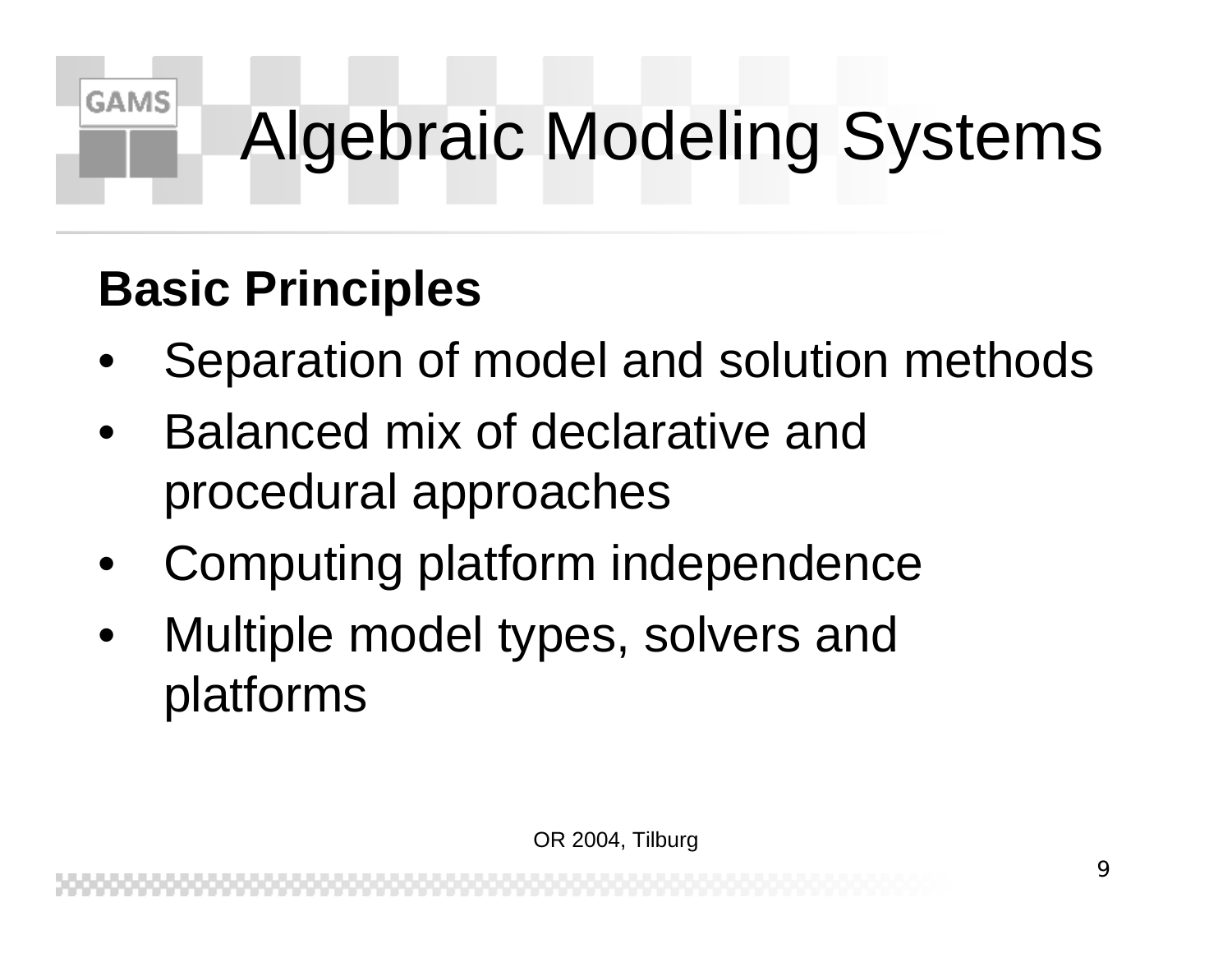## Algebraic Modeling Systems

### **Multiple Model Types**

•LP Linear Programming

- •MIP Mixed Integer Programming
- •NLP Nonlinear Programming
- •QCP/MIQCP Quadratic Programming
- •Conic Programming
- •MCP Mixed Complementarity Programming
- •MINLP Mixed Integer Nonlinear Programming
- •MPEC NLP with Complementarity Constraints
- •MPSGE General Equilibrium Models
- •Stochastic Optimization
- •Global Optimization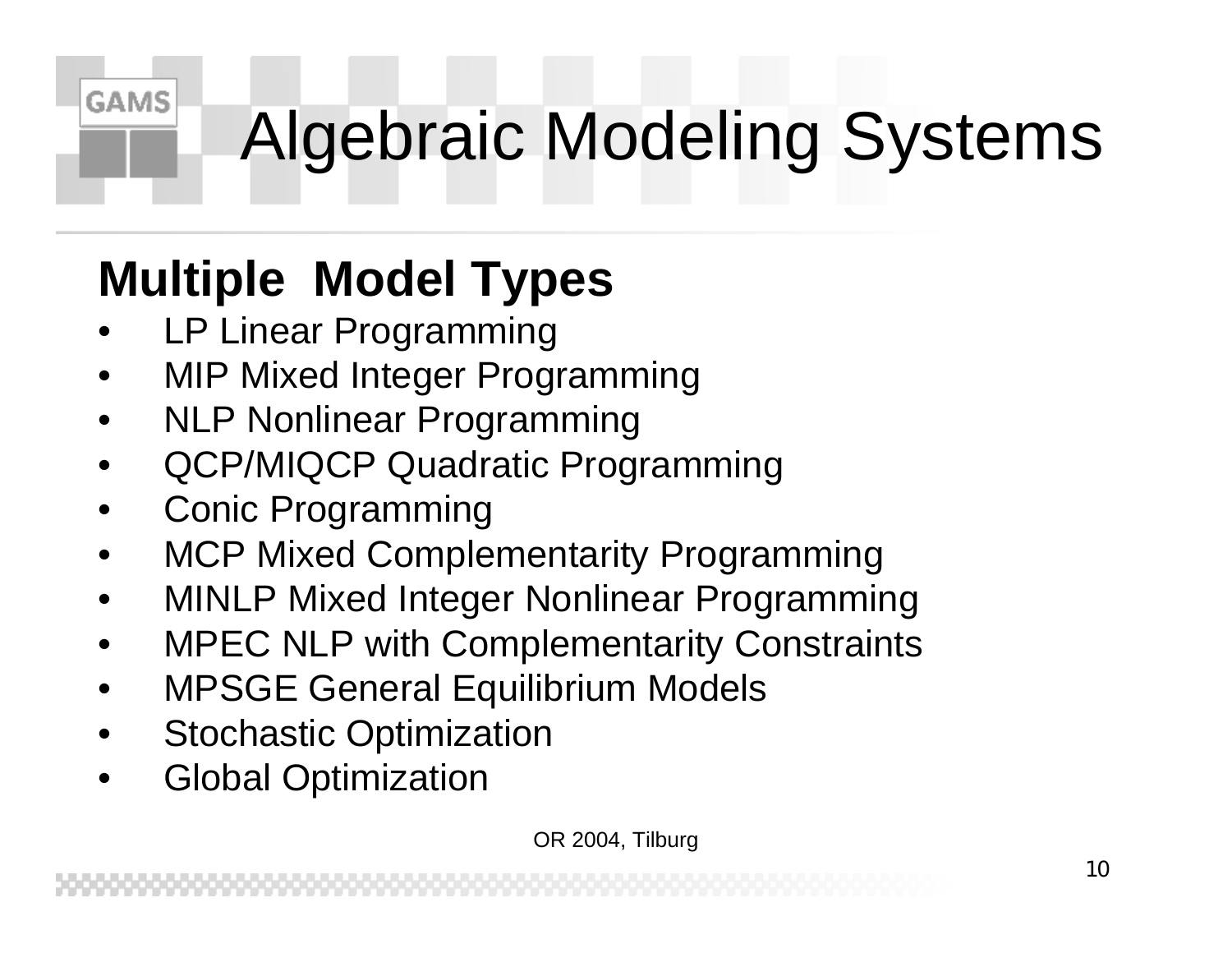## **Challenges**

- • Rigorous SQA is expensive – MP industry is small
- •● Failure vs. Defects → Complex metric for return codes necessary
- • Only limited control about certain parts of the system
- • Distributed development of the system and various components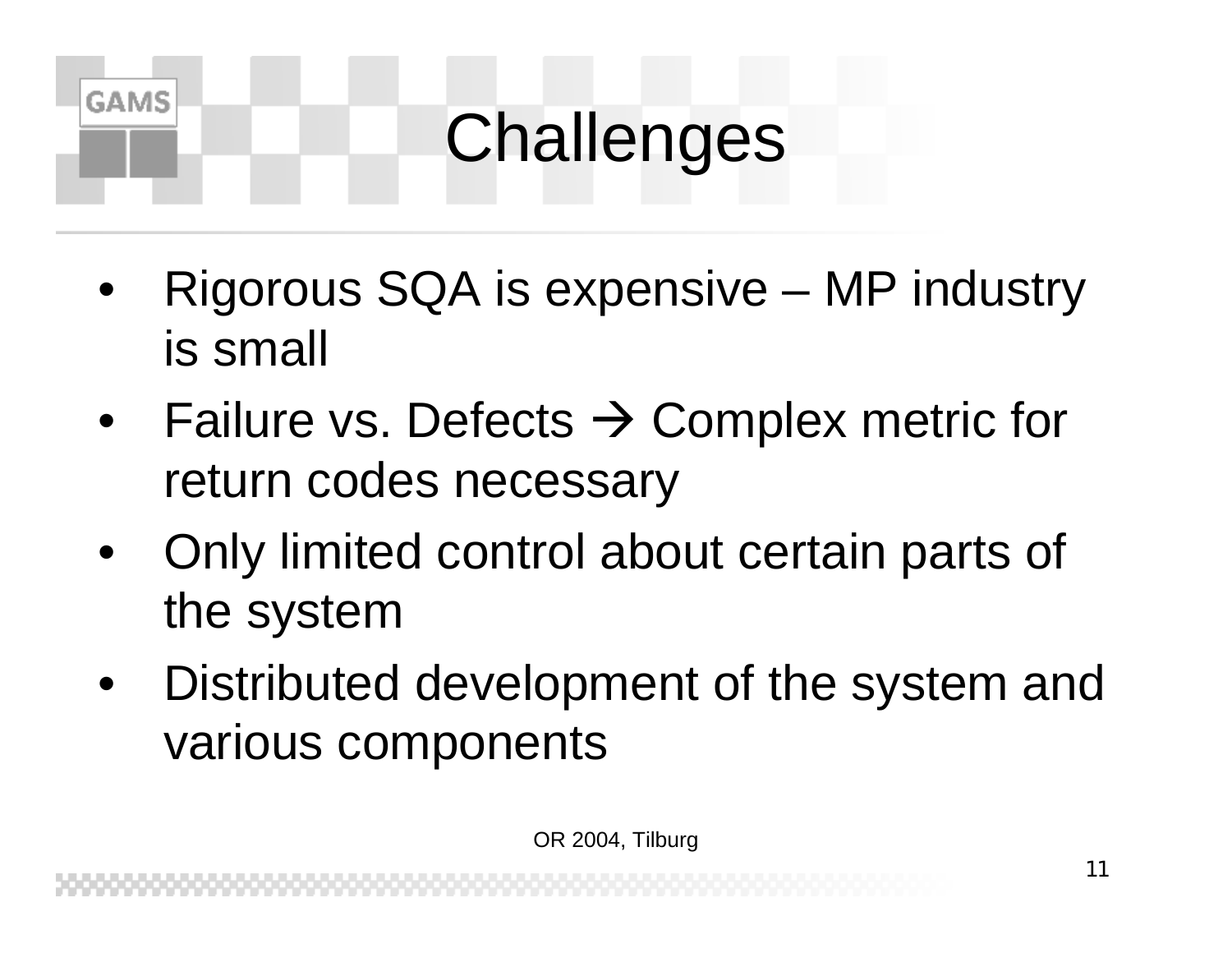## SQA at GAMS

- **1. Software configuration management**
- **2. Quality control and tests of the product**
- **3. Client model testing**
- *4. Performance comparison tools:*
	- and the state of the *Paver*

**GAMS** 

- and the state of the *Bench*
- *5. Solution verification tool: Examiner*
- *6. Model converter and "encryption" tool: Convert*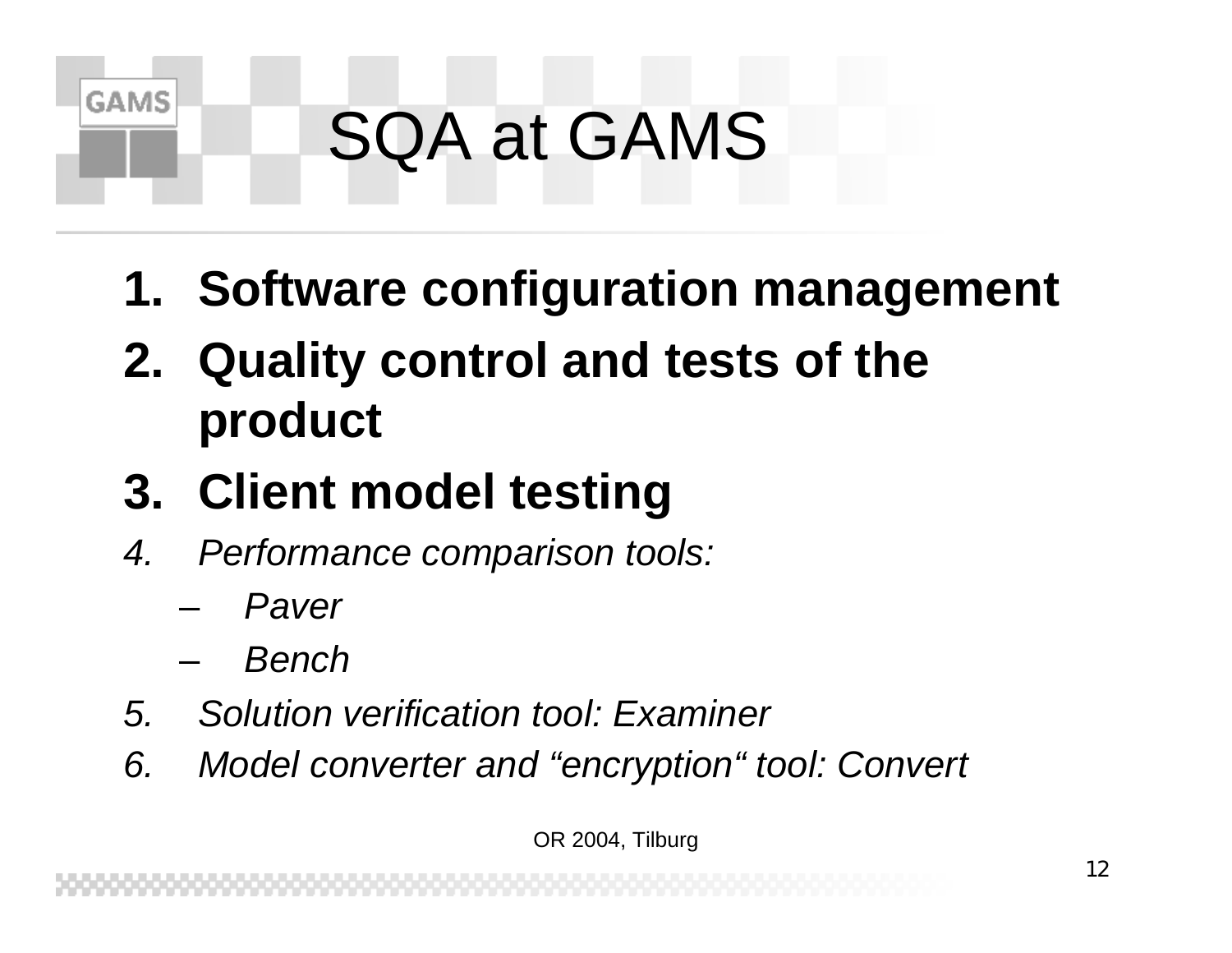## SQA at GAMS

### **Software configuration management**

#### •Audit strings

**GAMS** 

C O N O P T 3 Jan 19, 2004 WIN.CO.CO 21.3 015.050.041.VIS Library 313C C O N O P T 3 BETA 28Jul04 WIN.CO.CO 21.4 015.051.041.VIS Library 314D

- • Build automation tools: Automatic build of the whole system every week
- •Simple source management system
- •E-Mail based bug tracking system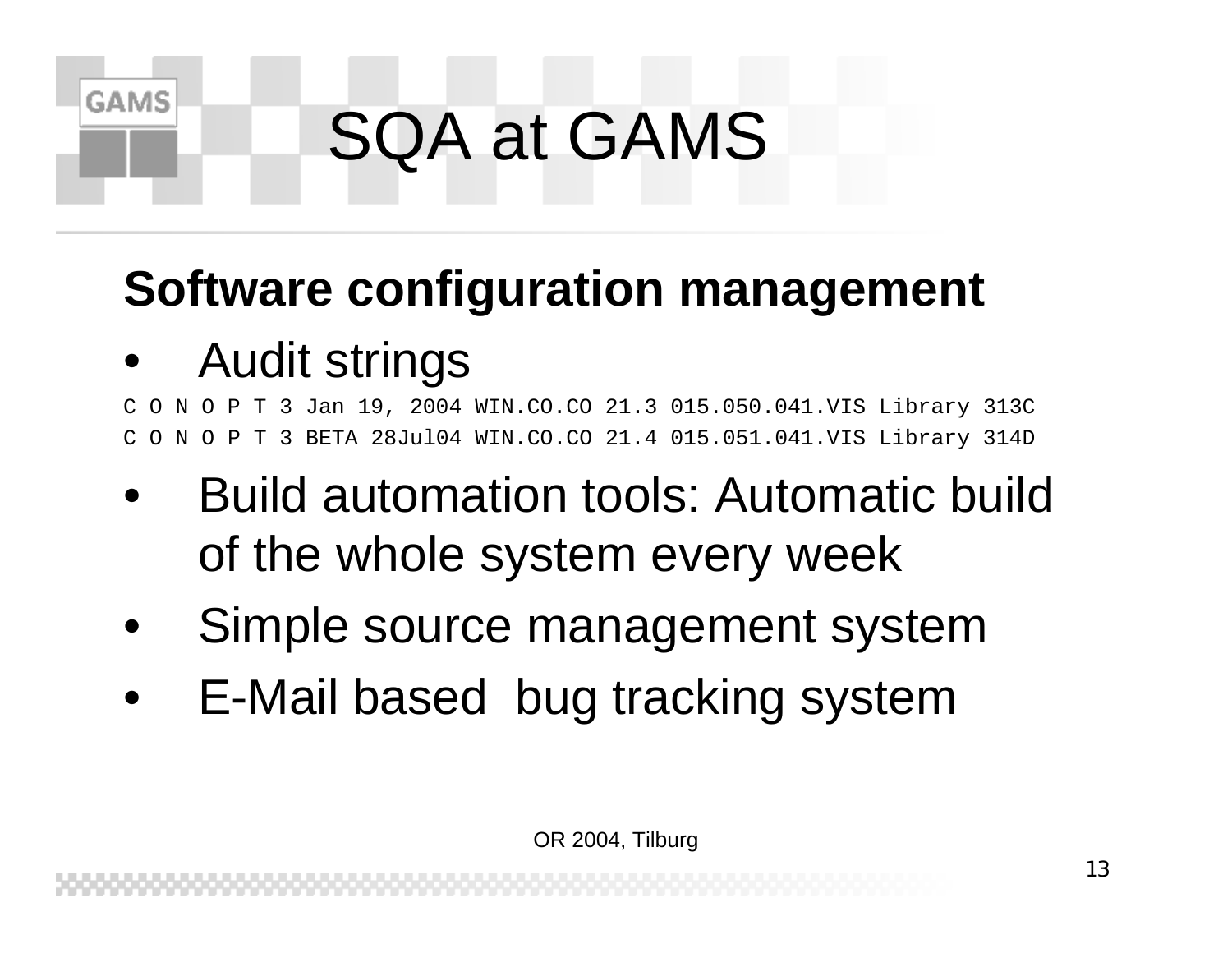

# **GAMS**

#### **GAMS Distribution Version Information**

DATE: Mon Aug 30 18:49:41 EDT 2004

### **Audit Strings**

More than 46 components!

|             |         |           |                 |       |                 | <b>BETA</b> | ALFA             |
|-------------|---------|-----------|-----------------|-------|-----------------|-------------|------------------|
|             | 207     | 210       | 211             | 212   | 213             | 214         | 215              |
| AMPLLINK:   | 002     | 002       | 002             | 003   | 004             | 005         | 005              |
| AMPLM:      | $---$   | 001       | 001             | 002   | 002             | 002         | 002              |
| AUDITTEST:  | 002     | 002       | 002             | 002   | 002             | 002         | 002              |
| BARON:      | 003     | 004       | 005             | 005   | 006             | 007         | 007              |
| BARONLIB:   | 005     | 006       | 006             | 007   | 008             | 009         | 009              |
| BDMLP:      | 057     | 057       | 057             | 058   | 058             | 059         | 059              |
| BENCH:      | $---$   | 001       | 001             | 003   | 004 -           | 005         | 005              |
| CGAMSLIB:   | 003     | 004       | 004             | 005   | 006 -           | 007         | 007              |
| CIOLIB:     | 024     | 025       | 025             | 026   | 027             | 028         | 028              |
| CLICELIB:   | 006     | 007       | 007             | 008   | 008             | 009         | 010              |
| COIN:       | $---$   | $---$     | $---$           | $---$ | $---$           | 001         | 001              |
| CONLIB1:    | 043f    | 043f      | 043f            | 043f  | 043f            | 043f        | 043f             |
| CONLIB2:    | 0711    | 071k      | 071k            | 071k  | 071k            | 071k        | 071 <sub>k</sub> |
| CONLIB3:    |         | $01f$ 11c | 11c             |       | 12a 13c 14d     |             | 14d              |
| CONLINK:    | 009a    | 010x      | 010x = 1        | 010x  | 010v            | 010z        | 010z             |
| CONLINK3:   | 011f    | 014a      | 014a            | 015a  | 015c            | 015d        | 015d             |
| CONVERT:    | 006     | - 007     | - 008           | - 009 | 010             | 011         | 012              |
| CPLEX:      | 022     | 023       | 023             | 023   | 025             | 026         | -026             |
| CPLEXLIB:   | libs7.5 |           | libs8.1 libs8.1 |       | libs8.1 libs9.0 | libs9.0     | $l$ ibs $9.0$    |
| CPLIB:      | 019     | 020       | 020             | 021   | 022             | 023         | 023              |
| DEA:        | 003     | 004       | 004             | 004   | 004             | 005         | 005              |
| DECIS:      | 010     | 012       | 012             | 013   | 013             | 015         | 015              |
| DECISC:     | $---$   | 001       | 001             | 001   | 002             | 003         | 003              |
| DECISM:     |         | 000       | 000             | 001   | 002             | 002         | 002              |
| DICOPT:     | 031     | 035       | 035             | 037   | 037             | 039         | 039              |
| DICTDLL:    |         | 000       | 000             | 001   | 002             | 002         | 002              |
| DTOOLS:     | 003     | 005       | 005             | 006   | 007.            | 008         | 008              |
| EXAMINER:   | 009     | 010       | 010             | 011   | 012             | 013         | 013              |
| F2CLIB:     | $---$   | 001       | 001             | 002   | 002             | 002         | 002              |
| F90IOLIB:   | 046     | 048       | 048             | 049   | 050             | 051         | 051              |
| F90LICELIB: | 006     | 007       | 007             | 008   | 008             | 009         | 010              |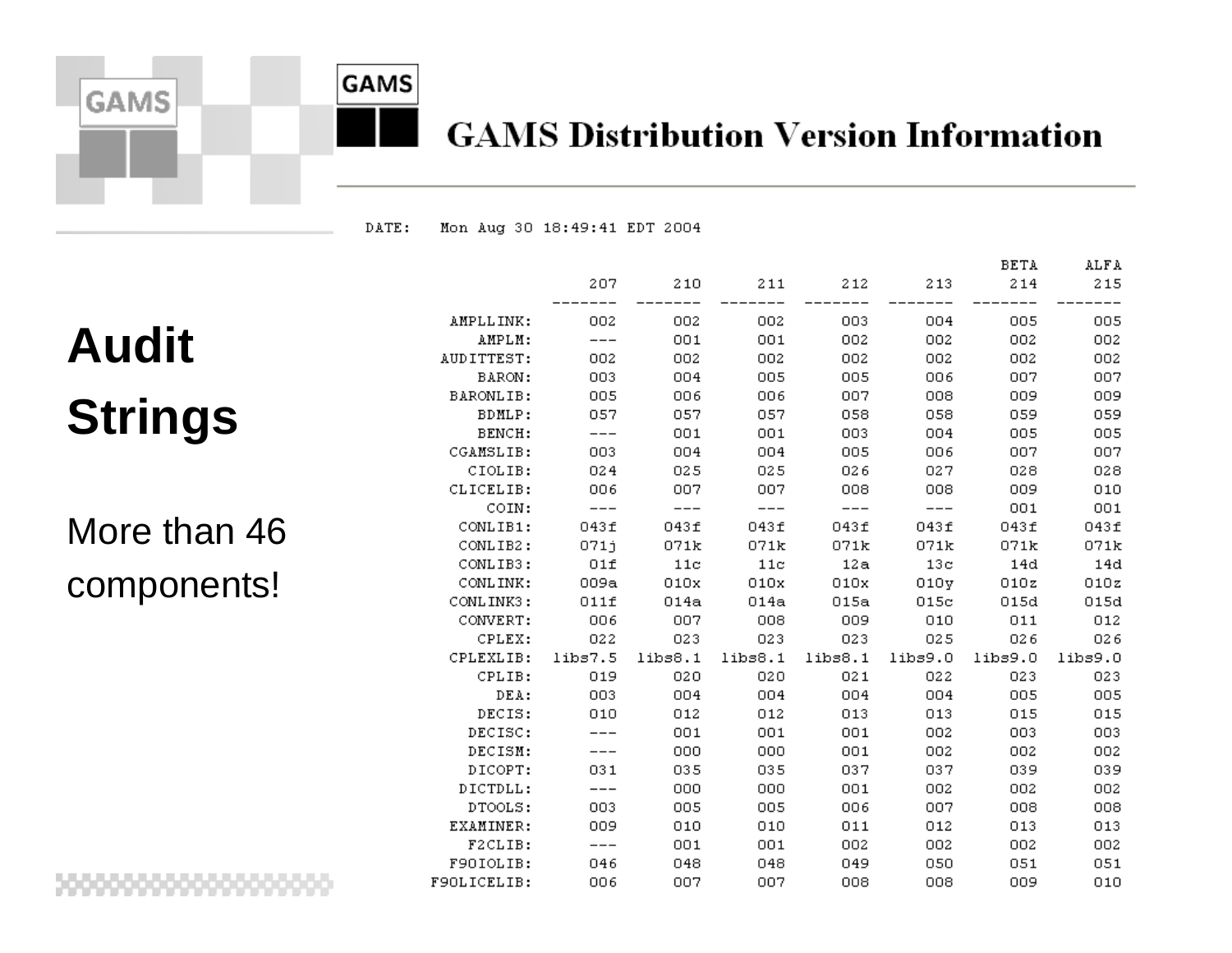## SQA at GAMS

### **Quality control and tests of the product**

- • Goal: Continuous quality improvement using automated and reproducible tests
- • Test libraries (available online):
	- –GAMS Model Library

- and the state of the state GAMS Quality Test Models Library
- Solved for all relevant solvers: More than 16.000 solves for each platform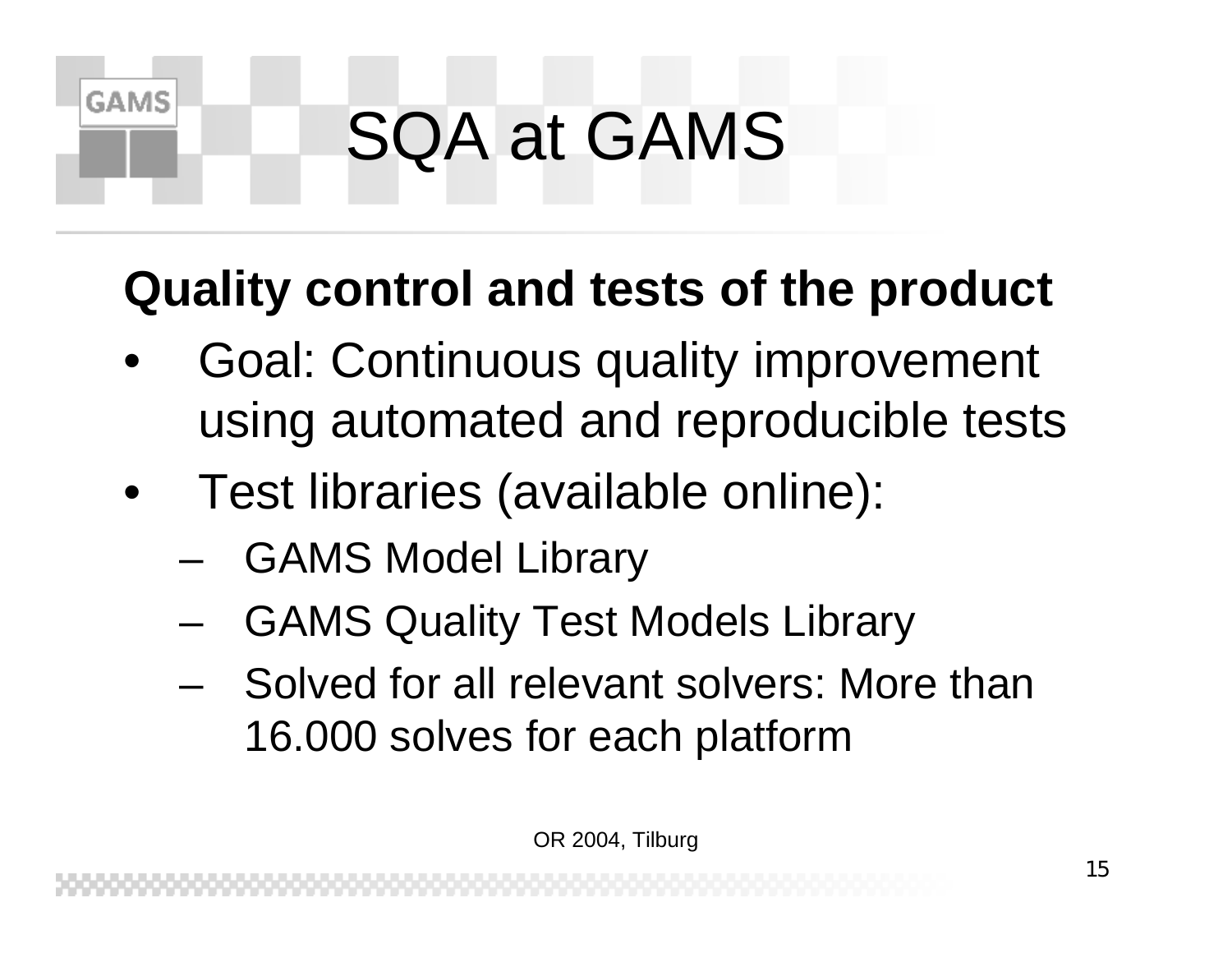

**General testing process**

,,,,,,,,,,,,,,,,,

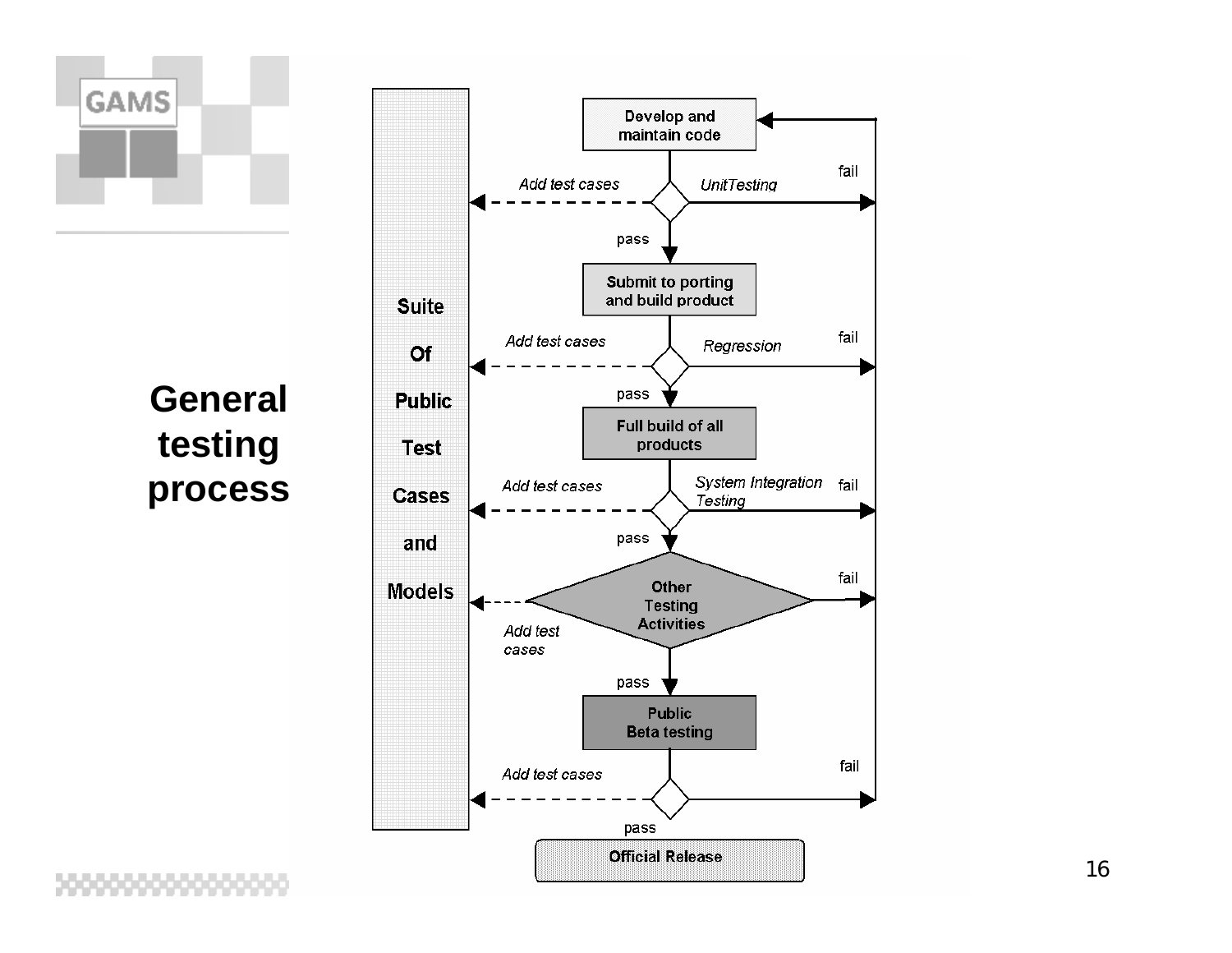## SQA at GAMS

### **Quality Test Models Library**

**GAMS** 

- Include tests to verify proper behavior of the system
- More than 140 quality test models, each containing numerous pass/fail tests:

...abort\$card(delta) 'time routines have an error'; ...

• Automatic generated test summaries with different level of information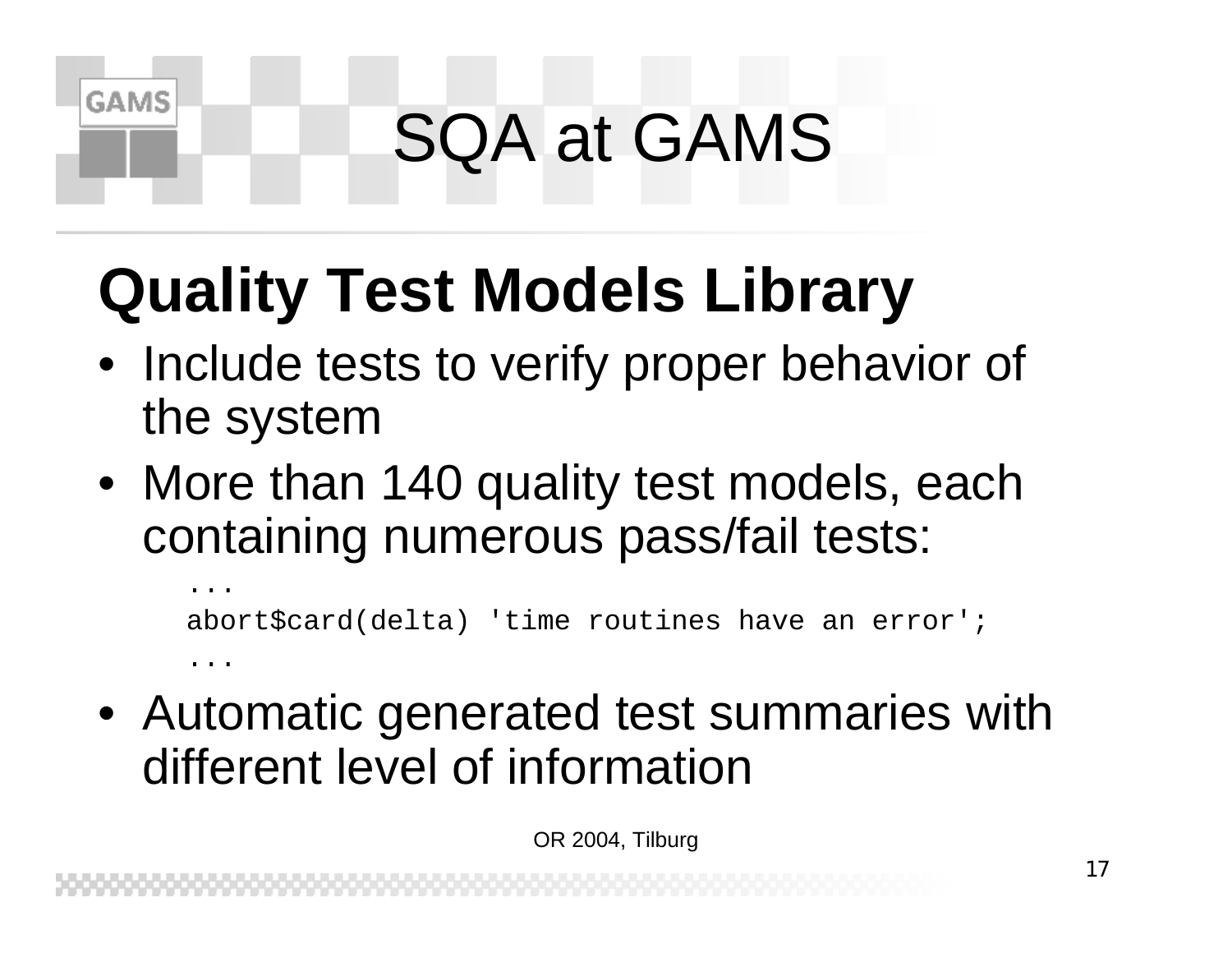### SQA at GAMS

### **Summary of two quality runs**

\*\*\* Status: Normal completion

--- quality.gms(284) 4 Mb

**GAMS** 

--- quality.gms(287) 4 Mb 1 Error

There were errors: 4 out of 267 tests failed.

See the file failures.gms to reproduce the failed runs

--- Putfile this D:\support\testlib\onetest.gms

- --- quality.gms(287) 4 Mb 1 Error
- \*\*\* Status: Execution error(s)

#### **================================================**

\*\*\* Status: Normal completion --- quality.gms(284) 4 Mb --- quality.gms(295) 4 Mb Congratulations! All 267 tests passed. See the file alltests.gms to reproduce all the runs --- Putfile this D:\support\testlib\onetest.gms \*\*\* Status: Normal completion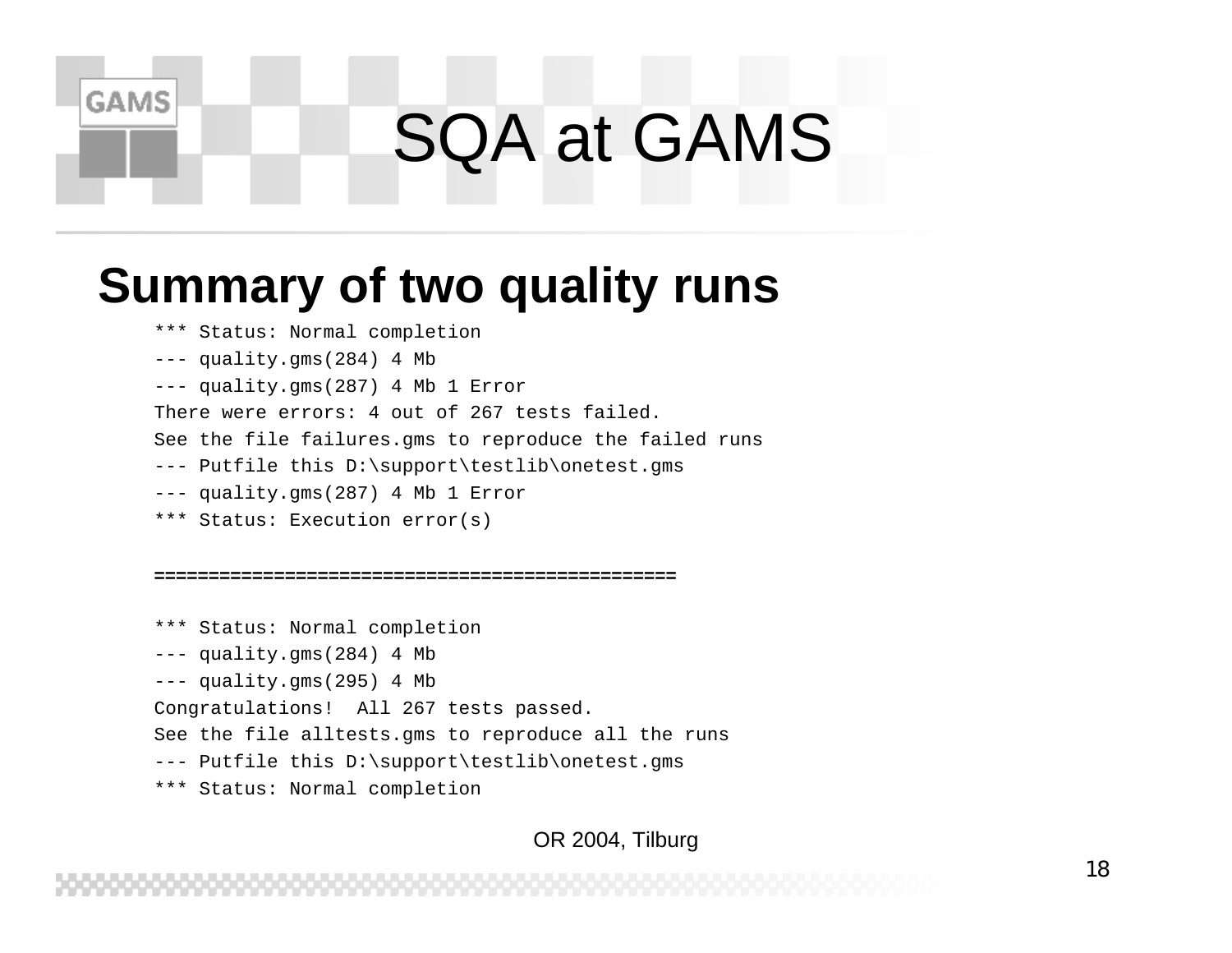### Testing New Solver Links

### Solver developer has connected his solver to GAMS (e.g. a COIN solver)

• Automated tests to check basic functionality of the solver and the link to GAMS:

\$title Simple level and sign test (LP02,SEQ=67)

- \* In this test series we status if a solver gets the levels
- \* and marginals right.

**GAMS** 

```
. .
abort$( abs(cost.m-cost_m) > tol) 'bad cost.m';
```
• Gives him and users assurance about the basic functionality of the link and the solver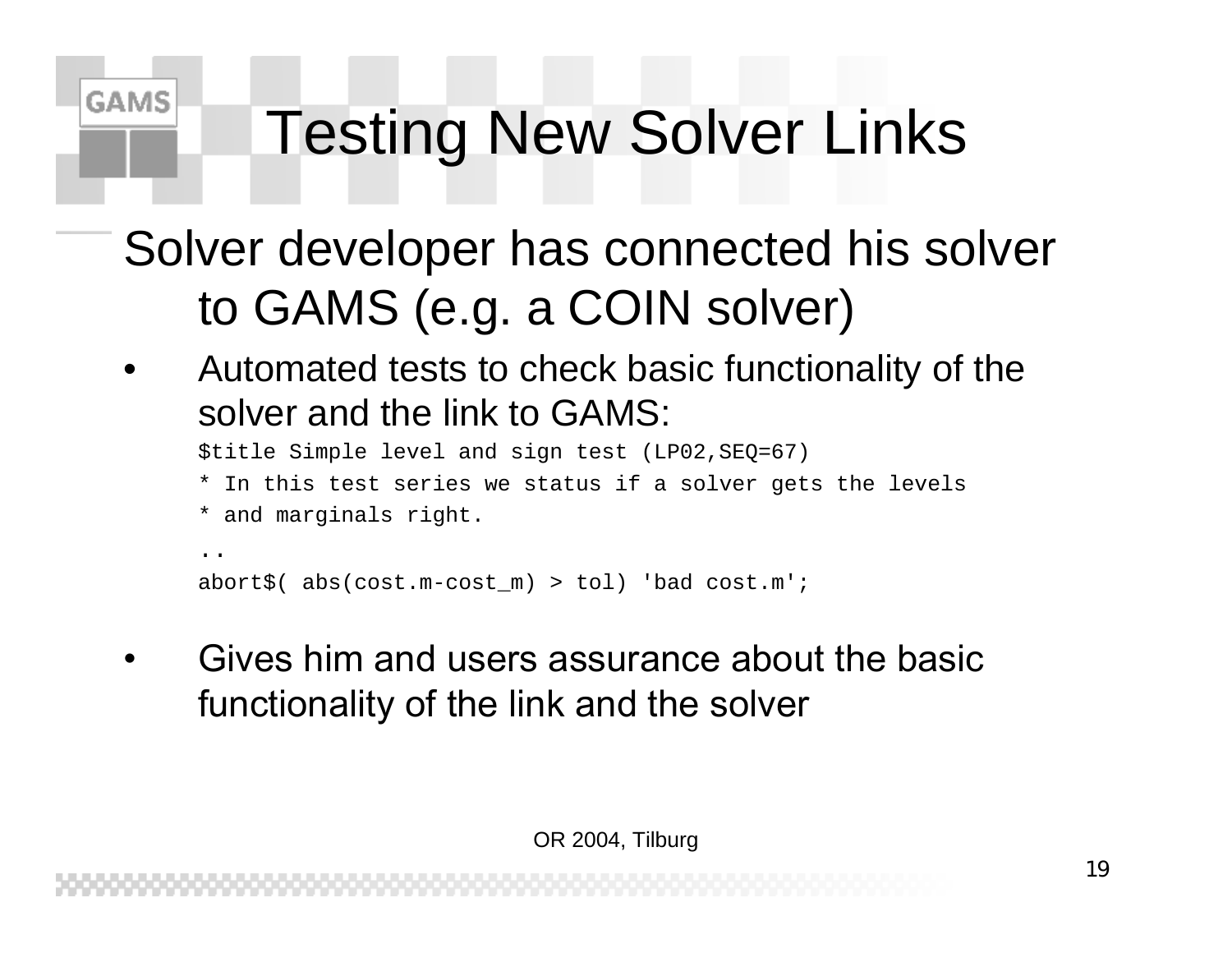- Client with complex application (energy management system)
- New GAMS version available:
	- Relevant new features?
	- and the state of the state – Performance gains?
	- and the state of the state – No surprises?
		- Bugs

**GAMS** 

• Different results (MIP models)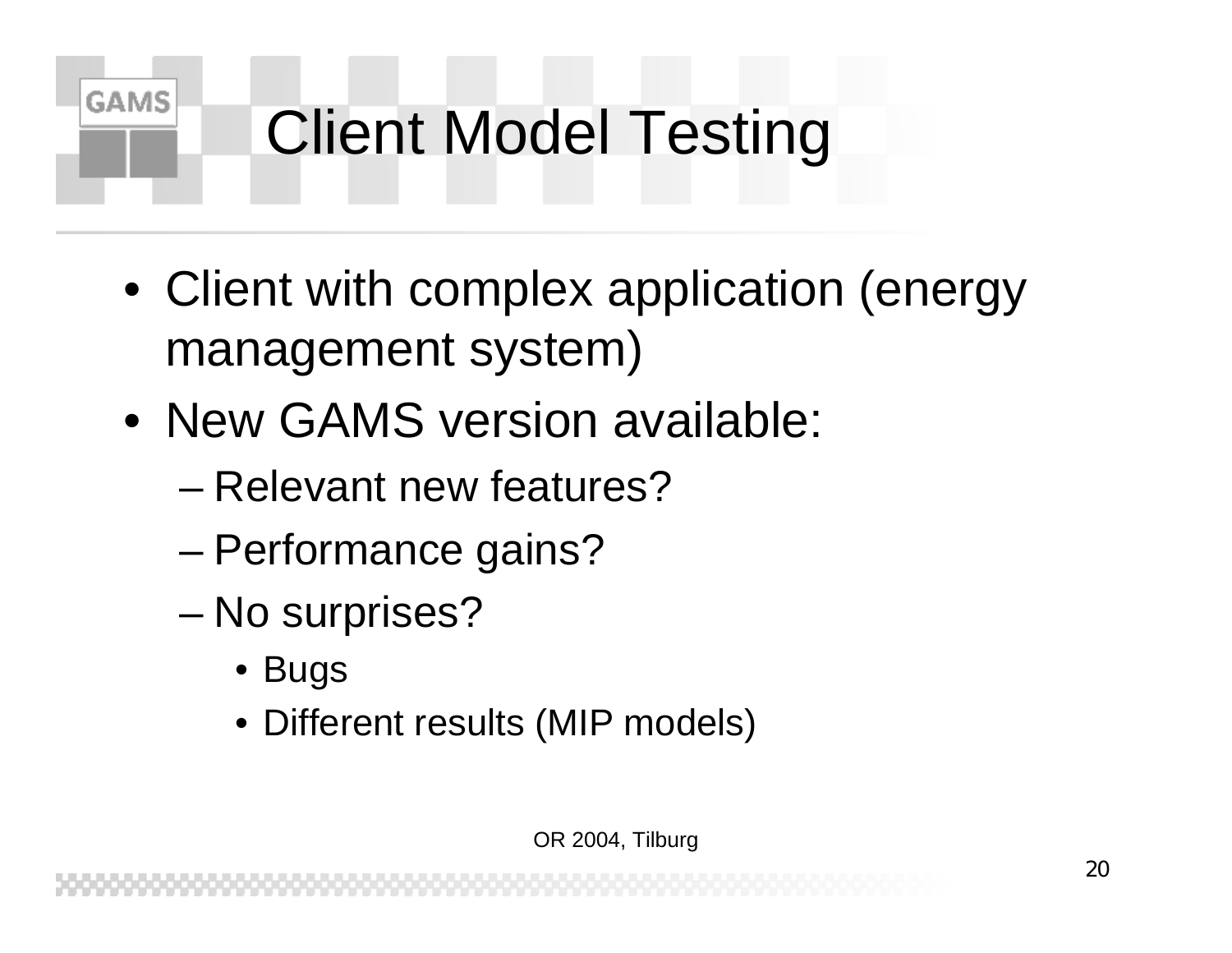**GAMS** 

#### IL SAT PROPHET RPS | Database: RPS31.AST.INTERN | User: prophetmaster  $-10$   $\times$ File Settings Window Help 数 各国国 X 名 H H Q # B h → 图  $\overline{\phantom{a}}$  $\bullet$  $\otimes$   $\circ$ Mandator: FPS  $\mathbf{C}$ The purchase electricity  $\left|\mathbf{e}\right|$  complex cogeneration 1 [scd2]  $\Box$ **E-23** Work values ×  $\mathbb{F}$ 161247.000  $\overline{\Box}$   $\overline{\Box}$  PC2 1 - normal completion 8 - integer solution □ 8 Variable time series Ŀ 12 ٠, ٠, .<br>a ÷9  $\overline{10}$  $\overline{11}$  $\overline{12}$ - 宿 purchase electricity **E-8** Work values 白圃 PC3 □ 6 Variable time series iy3 **ELECTRICITY** - 宿 purchase electricity  $\frac{1}{4}$ h. **E** Work values  $\overline{m}$  ST1  $\overline{m}$  ST2 **Ex Sub models**  $\overline{\overline{\mathbb{Q}}}$  $\overline{\Box}$  scd2 SAT-中**号** Properties 白入 Instance  $\frac{1}{\sqrt{2}}$ E-Imi EEXDEL  $\overline{\mathbb{F}}$  EEXPUR EEXDEL E-IIII GAS1 EEXPUF PROPHET陉  $\frac{1}{2}$   $\frac{1}{2}$  GAS2 **Il Curves browser**  $\Box$ D $\Box$ **E-mm** GA1  $\frac{1}{2}$  =  $\frac{1}{2}$  =  $\frac{1}{2}$  =  $\frac{1}{2}$  =  $\frac{1}{2}$  =  $\frac{1}{2}$  =  $\frac{1}{2}$  =  $\frac{1}{2}$  =  $\frac{1}{2}$  =  $\frac{1}{2}$  =  $\frac{1}{2}$  =  $\frac{1}{2}$  =  $\frac{1}{2}$  =  $\frac{1}{2}$  =  $\frac{1}{2}$  =  $\frac{1}{2}$  =  $\frac{1}{2}$  =  $\frac{1}{2}$  =  $\frac{1$ (Browser | Comments | Time series | Work values | **Il Curves browser**  $-10x$ **E** IIII GT2 Values Chart  $\mathbf{H} \mathbf{A} \mathbf{F} \mathbf{H} \mathbf{H} = \mathbf{A} \mathbf{A}$ (Browser | Comments | Time series | Work values |  $\frac{1}{1 + \frac{1}{2}}$  HWR1  $\sqrt{\int_0^{\pi}$ Indicator E-mil HWB2 Values Chart  $\overline{\mathbb{Q}}$ Zeitprofil  $\frac{1}{2}$   $\frac{1}{2}$  HWB3 81 costs 14.02.2002 国 01:00 15.02.2002 国 12:00 户 Zeitraum 14.02.2002 01:00 - 15.02.2002 00:00  $\overline{\mathbb{Q}}$ 由 HWB4 82 energy balance Zeitprofil 白個 PC1  $14.02.2002$  3  $01:00$   $15.02.2002$  3  $00:00$   $2$ Zeitraum  $\overline{\mathbb{Q}}$ Chart profile 白**扇** Variable time 回出さっ · 宿 purchase  $\overline{\mathbb{Q}}$ Time series costs complex cogeneration 1 - scd1 / PC1] Chart profile **Example** Work values Time series Durchase electricity in MW/complex cogeneral Times 2 . The  $\mathbb{N}$  30  $\mathbb{B}$  to **OF** costs .<br>⊟∙lini PC2  $\mathbb{R}$  3D  $\mathbb{B}$  in  $\sim$ **白霭** Variable time 35.000 .<br>一宿 purchas 30,000 **B** Work value 25.000 **to** costs 20,000 **D** IIII PC3 15.000 **E**-@ Variable time  $\mathbf{a}$ 10.000 · ff purchas S Work value  $\dot{\mathbf{g}}$ **to** costs 14.02.2002 11:00 14.02.2002 14:00 14.02.2002 17:00<br>14.02.2002 18:00<br>14.02.2002 18:00 02.2002 01:00 02.2002 **⊕ mini** sti  $\dot{\mathbf{g}}$  $\mathbf{g}$ 888 88 .02.2002 04:(<br>.02.2002 05:( 1.02.2002 07:<br>1.02.2002 08:<br>1.02.2002 09:  $\ddot{z}$   $\ddot{z}$  $\overline{m}$  ST2 15.02.2002 Š 2002 由图 Sub models  $\overrightarrow{5}$  $\frac{1}{\ln 2}$  Sub models 88 Zeit Balancing media ਚ ਚ ਚ ਚ ਦੇ ਦੋ ਦੋ -ਦੋ ਦੇ costs[complex cogeneration 1 - scd1 / PC1] **El 2** Libraries costs[complex cogeneration 1 - scd1 / PC2] Б Ho Curves browse  $\frac{1}{2}$ purchase electricity in MVV[complex cogeneration 1 - scd1 - PC1] ট  $\blacksquare$ costs[complex cogeneration 1 - scd1 / PC3] ī5 - costs[complex cogeneration 1 - scd2 / PC1] purchase electricity in MM(complex cogeneration 1 - scd1 - PC2] -8 purchase electricity in MM/(complex cogeneration 1 - scd1 - PC3)  $\Box$ costs[complex cogeneration 1 - scd2 / PC2]  $\overline{N}$ purchase electricity in MV (complex cogeneration 1 - scd2 - PC1) i Đ. - costsfcomplex cogeneration 1 - scd2 / PC31 purchase electricity in MVI(complex cogeneration 1 - scd2 - PC2)  $\ddot{v}$ purchase electricity in MM complex cogeneration 1 - scd2 - PC3]  $\blacksquare$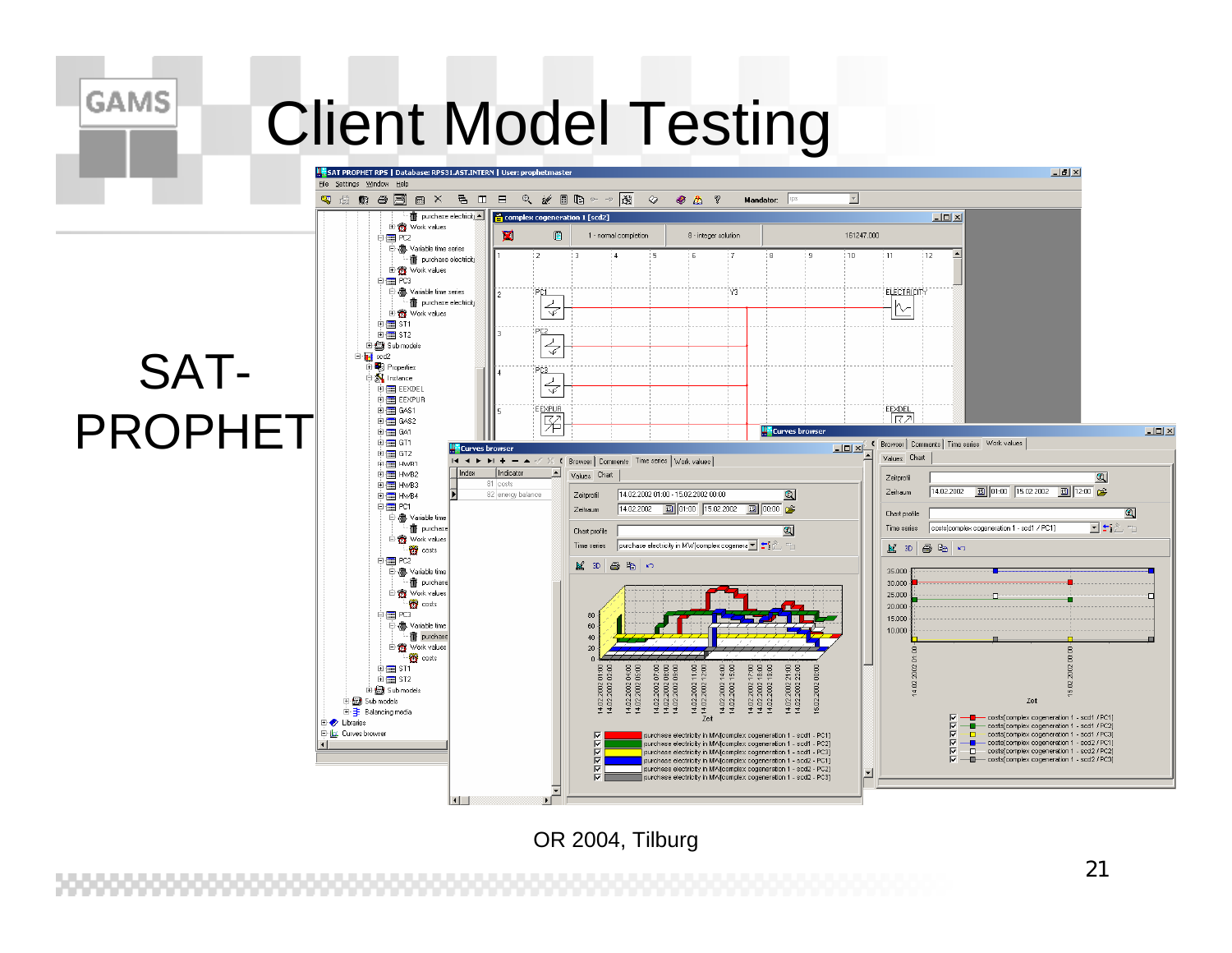- Want guarantee that their application will work with the new version
- Only limited ressources to do major testing themselves
- *Confidentiality issues: Running tests without having access to internal model structures and model data (in a human readable format)*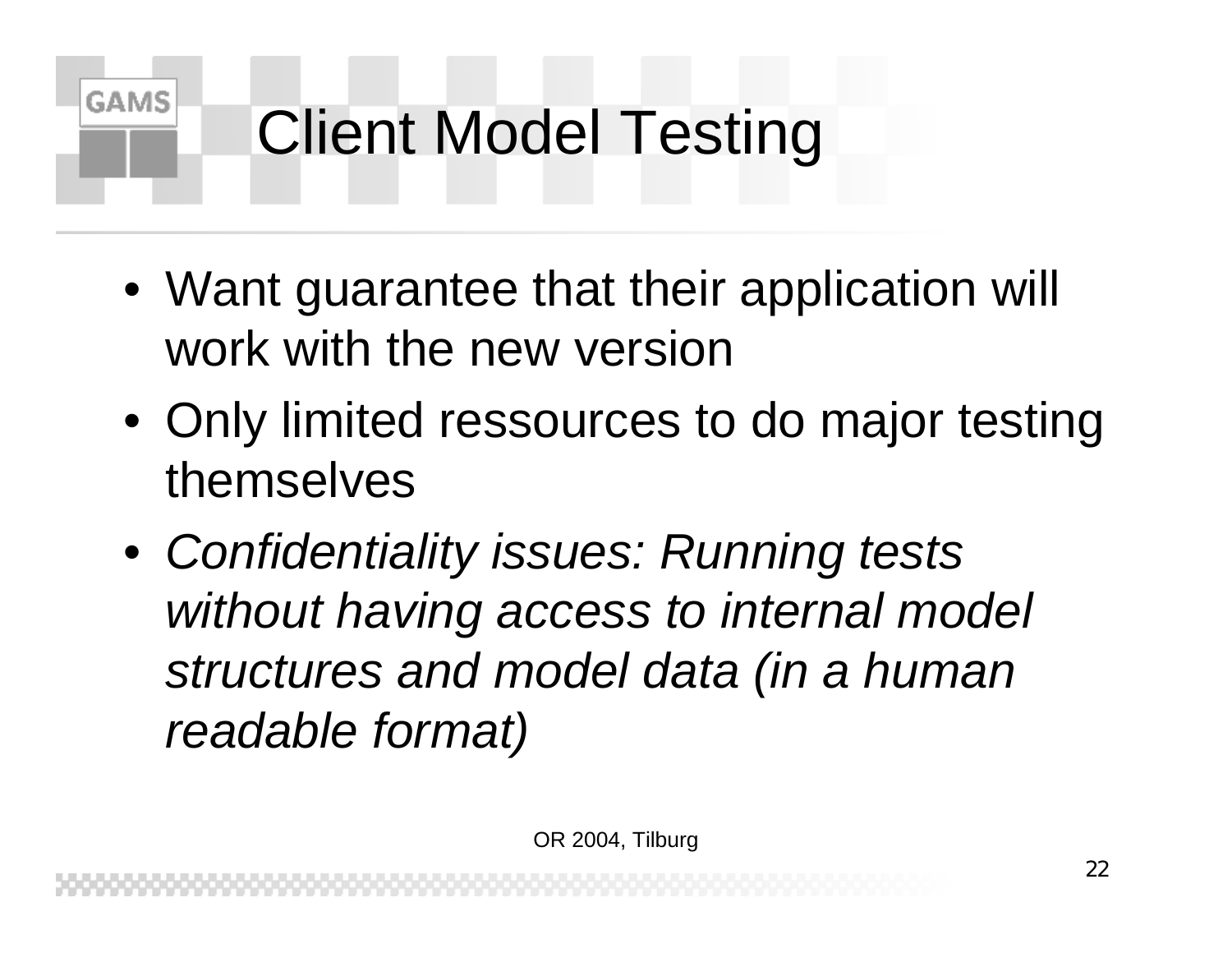- • Gives clients assurance that their application will also work with new GAMS releases
- •Includes:

- –Ability to solve (= no bugs)
- –Returns the same solution back
- –Similar or better performance
- • Requires changes to the model of the clients to allow automated pass/failure tests
- • Improves communication between development team and clients (specific wishes)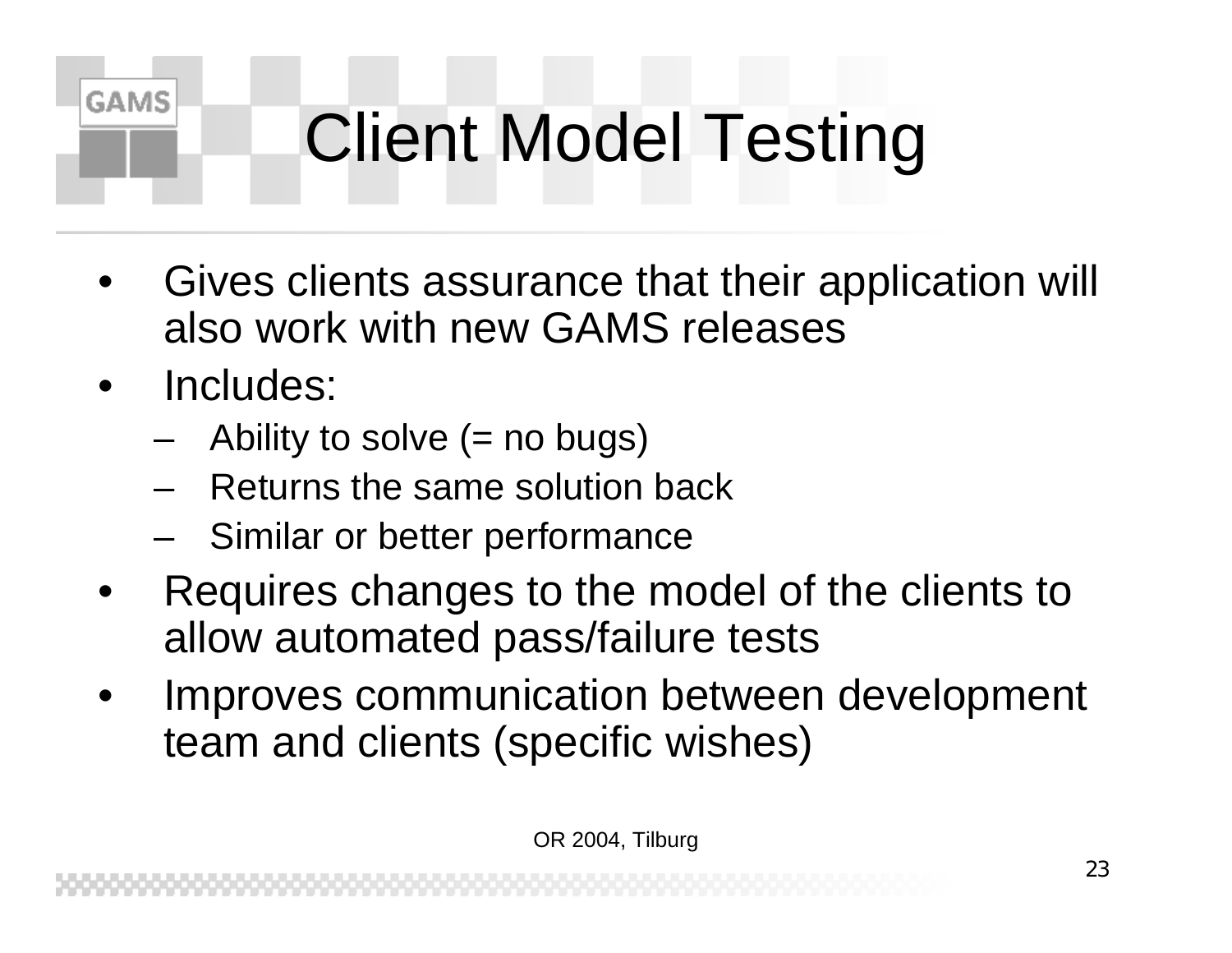### Lessons

- Automate the QA process and the certification
- Build the QA tools into the software and share the QA process
- Make the QA process transparent and reproducible
- Involve solver developers and clients (academic and commercial) into the QA process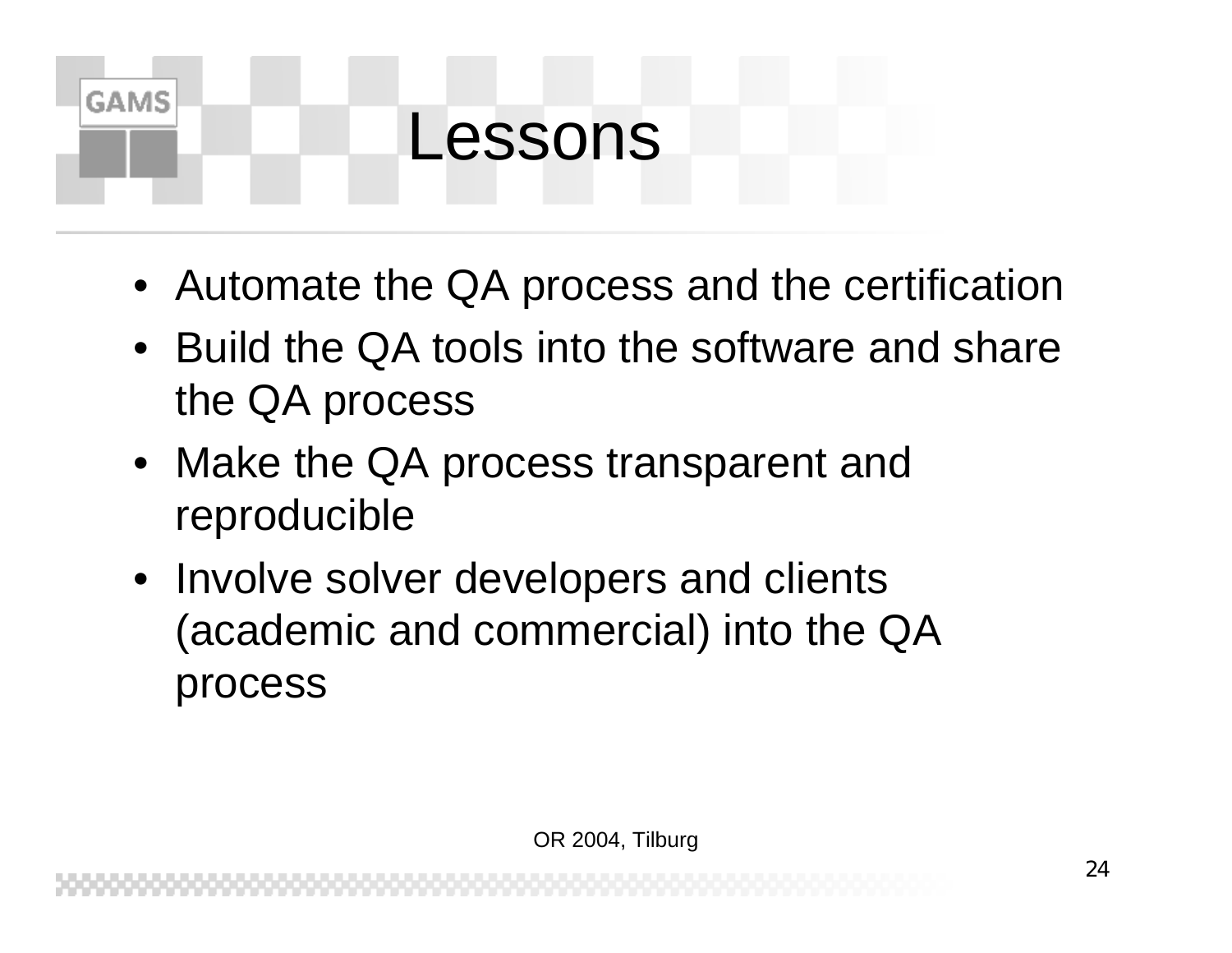## **Summary**

- SQA becomes more and more important for MP industry
- Our focus is on automated configuration management and automated testing (reproducible full life cycle testing)
- • Most of the test components are available as transparent GAMS models
- Involvement of the clients in the QA process is essential
- • Benefits both for solver developers, for clients and for GAMS